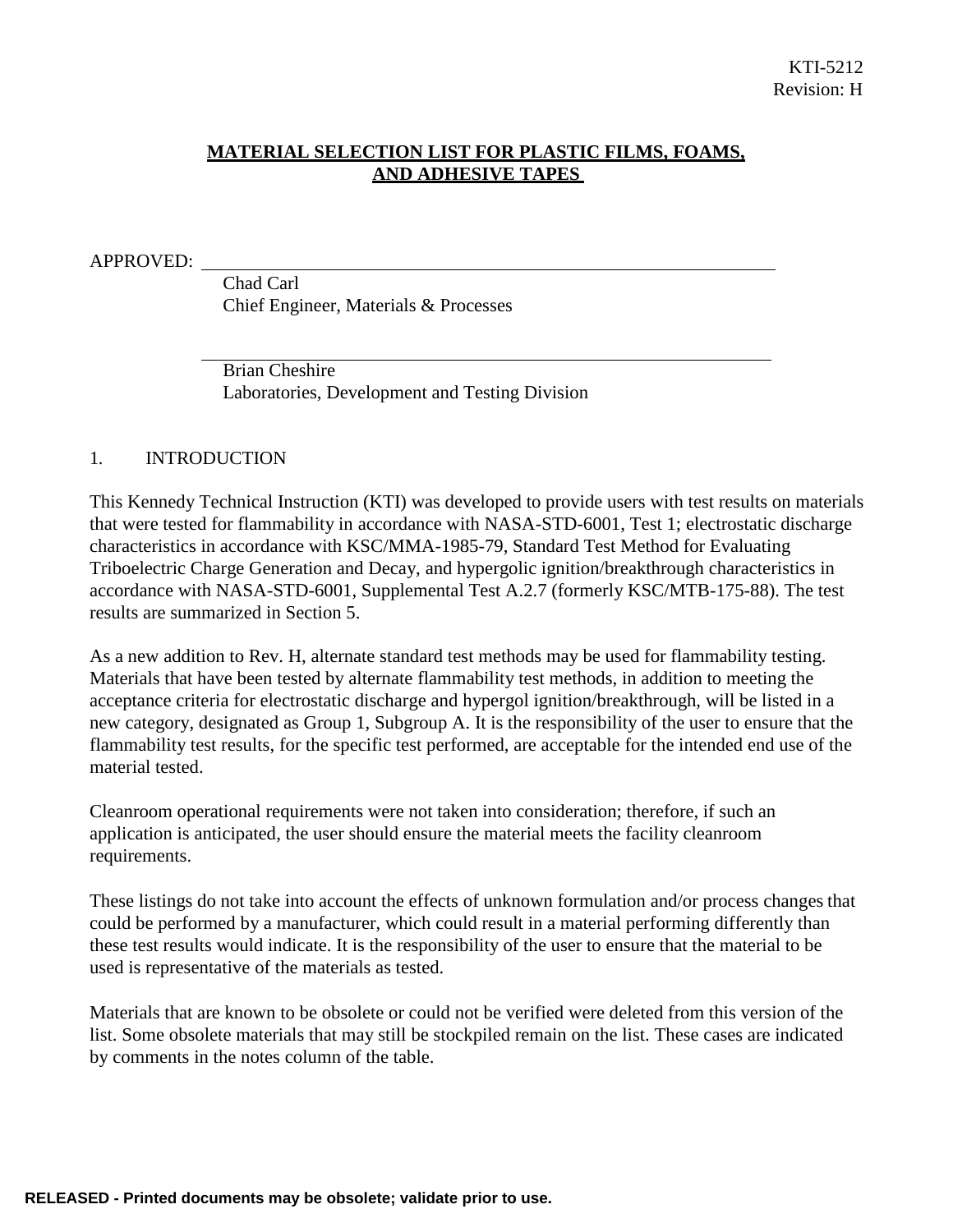### 2. PLASTIC FILMS, FOAMS AND ADHESIVE TAPES

The plastic films, foams and adhesive tapes listed in the table were submitted for testing and subsequently grouped in several categories based on their ability to meet the acceptance criteria for flammability resistance, electrostatic discharge, and hypergolic ignition and breakthrough resistance. The test methods used in these evaluations include the following:

- a) Flammability. NASA-STD-6001, Test 1, Upward Flame Propagation or alternate as described in 2.1.2
- b) Electrostatic Discharge. KSC/MMA-1985-79, Standard Test Method for Evaluating Triboelectric Charge and Decay
- c) Hypergolic Ignition/Breakthrough. NASA-STD-6001, Supplemental Test A.7, Reactivity and Penetration of Materials due to Incidental Exposure to Hydrazine, Monomethylhydrazine, Unsymmetrical Dimethylhydrazine, Aerozine 50, Nitrogen Tetroxide, and Ammonia (formerly KSC/MTB-175-88, Procedure for Casual Exposure of Materials to Hypergolic Fluids, Exothermic Reaction Method and Penetration Method)

# 2.1 CATEGORIES

Prior to specifying a plastic film, foam or adhesive tape for procurement, the user should take into account the manufacturing tolerances regarding thickness. Flammability and hypergol ignition/breakthrough results are applicable for the particular film thickness tested, as well as films of the same material with greater thickness. Thinner samples of previously tested materials should be submitted for additional flammability and hypergol testing. Electrostatic discharge testing is not dependent upon thickness. Some color variations affect test results, and these were identified where applicable.

- 2.1.1 GROUP I: These materials met all the acceptance criteria for flammability resistance, electrostatic discharge for an environment that has a relative humidity of not less than 30%, and hypergolic ignition and breakthrough resistance.
- 2.1.2 GROUP I, SUBGROUP A: These materials were tested for flammability in accordance with a test procedure other than NASA-STD-6001 Test 1. The specified test procedure, listed in the notes column of the test results table in Section 3, should be reviewed in order to verify that the test is sufficiently conservative for the intended use conditions. These materials met the acceptance criteria for electrostatic discharge for an environment that has a relative humidity of not less than 30%. These materials also met hypergol ignition and breakthrough resistance.
- 2.1.3 GROUP II, SUBGROUP A: These materials met the acceptance criteria for flammability resistance and electrostatic discharge for an environment that has a relative humidity (RH)of not less than 30%. They may or may not be suitable for hypergolic exposure.
- 2.1.4 GROUP II, SUBGROUP B: These materials met the acceptance criteria for flammability resistance and electrostatic discharge for an environment that has a relative humidity of notless than 45%. They may or may not be suitable for hypergolic exposure.
- 2.1.5 GROUP II, SUBGROUP C: These materials met the acceptance criteria for flammability resistance but not for electrostatic discharge. They may or may not be suitable for hypergolic exposure.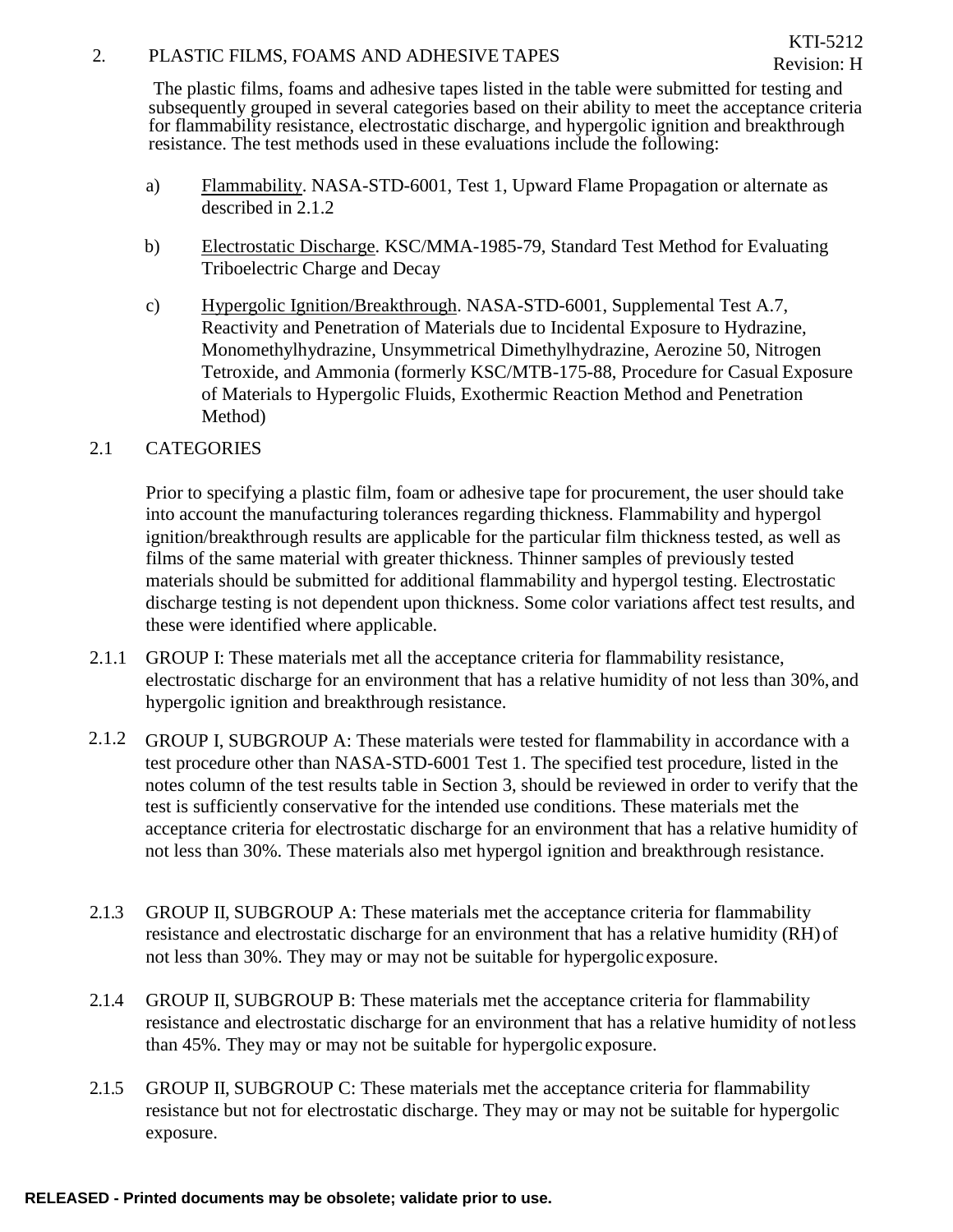## 3. ALTERNATE FLAMMABILITY TEST METHOD SUMMARY FOR GROUP 1, SUBGROUPA

| Flame character      | NASA-STD-6001B<br>Test 1 | FAA FAR 25.855 |
|----------------------|--------------------------|----------------|
| Flame source         | Preformed igniter        | Methane        |
| Flame height (mm)    | 65                       | 38             |
| Flame duration (sec) | 25                       | 12 or 60       |
| Heat output $(J)$    | 3000                     | Not listed     |
| Peak temperature     | 1100                     | Minimum 843 °C |

# 4. TEST RESULTS FOR FLAMMABILITY, ELECTROSTATIC DISCHARGE AND INCIDENTAL EXPOSURE TO HYPERGOLS (TABLE)

#### ABBREVIATIONS USED IN TABLE:

CRCA: Component Refurbishment and Chemical Analysis (URS hypergol compatibility testing laboratory) CTFE: Chlorotetrafluoroethylene F: FAIL FEP: Fluorinated Ethylene Propylene MMH: Monomethylhydrazine N2H4: Hydrazine N2O4: Nitrogen Tetroxide N/A: Not Applicable/Not Available NBR: Nitrile-Butadiene Rubber NT: Not Tested P: Pass PVC: Polyvinyl Chloride PVF: Polyvinyl Fluoride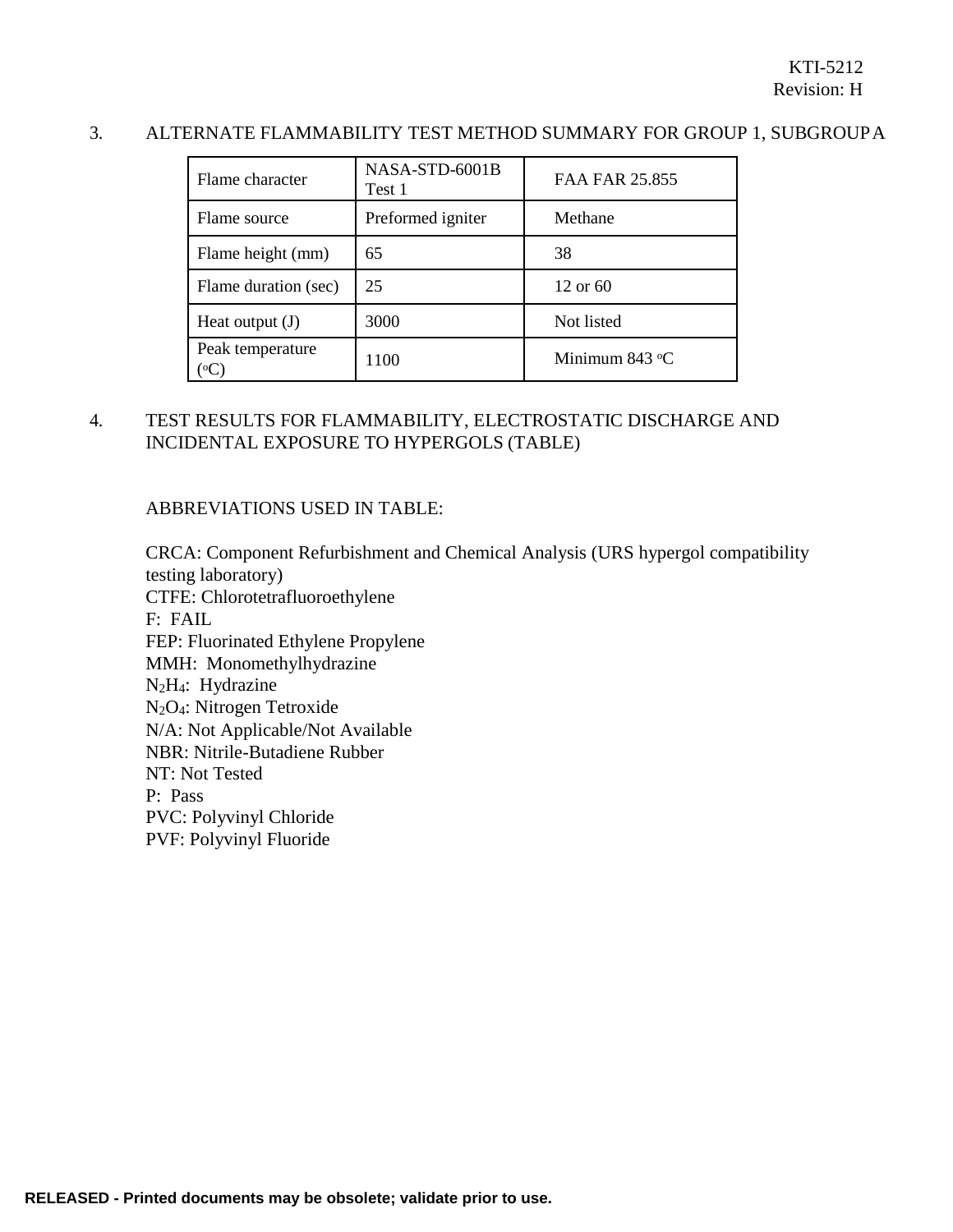| <b>TRADE NAME</b>                                                                     | <b>GENERIC NAME</b>                                                      | <b>BATCH/LOT</b> | <b>THICKNESS</b><br>(in) | <b>MM</b><br>$\bf H$ |              | $N_2H_4$ $N_2O_4$ | <b>KSC REPORT</b> | <b>NOTES</b>                                                                                                                                                                                                                                                                                                                                                                                                                                                                                                                                     | <b>LAST LISTED</b><br><b>OWNER/</b><br><b>MANUFACTURER</b>                       |
|---------------------------------------------------------------------------------------|--------------------------------------------------------------------------|------------------|--------------------------|----------------------|--------------|-------------------|-------------------|--------------------------------------------------------------------------------------------------------------------------------------------------------------------------------------------------------------------------------------------------------------------------------------------------------------------------------------------------------------------------------------------------------------------------------------------------------------------------------------------------------------------------------------------------|----------------------------------------------------------------------------------|
| PLASTIC FILMS, GROUP I                                                                |                                                                          |                  |                          |                      |              |                   |                   |                                                                                                                                                                                                                                                                                                                                                                                                                                                                                                                                                  |                                                                                  |
| Eslon G406AS                                                                          | Anti-static PVC                                                          | 981118           | 0.012                    | $\mathbf{P}$         | $\mathbf{P}$ | P                 | KSC-MSL-2000-0009 |                                                                                                                                                                                                                                                                                                                                                                                                                                                                                                                                                  | Sekisui America                                                                  |
| Eslon DC                                                                              | Anti-static PVC                                                          | 70424            | 0.010                    | $\mathbf{P}$         | $\mathbf{P}$ | P                 | KSC-MSL-2010-0284 |                                                                                                                                                                                                                                                                                                                                                                                                                                                                                                                                                  | Sekisui America                                                                  |
| Herculite 20, Yellow                                                                  | PVC/nylon                                                                | N/A              | 0.012                    | P                    | $\mathbf{P}$ | P                 | KSC-MSL-2007-0080 |                                                                                                                                                                                                                                                                                                                                                                                                                                                                                                                                                  | Herculite                                                                        |
| Herculite 80, White                                                                   | PVC/polyester                                                            | 16960, 16891     | 0.025                    | P                    | $\mathbf{P}$ | P                 | KSC-MSL-1999-0927 |                                                                                                                                                                                                                                                                                                                                                                                                                                                                                                                                                  | Herculite                                                                        |
| Herculite 80, Yellow                                                                  | PVC/polyester                                                            | N/A              | 0.023                    | P                    | $\mathbf{P}$ | P                 | KSC-MSL-2001-0238 |                                                                                                                                                                                                                                                                                                                                                                                                                                                                                                                                                  | Herculite                                                                        |
| Lectrolite Duotone, green/black                                                       | PVC (green)/polyester<br>scrim/PVC/conductive<br>acrylic coating (black) | 18035            | 0.012                    | $\mathbf{P}$         | ${\bf P}$    | $\mathbf{P}$      | KSC-MSL-2000-0540 |                                                                                                                                                                                                                                                                                                                                                                                                                                                                                                                                                  | Herculite                                                                        |
| Lectrolite Duotone, green/black                                                       | PVC (green)/polyester<br>scrim/PVC/conductive<br>acrylic coating (black) | N/A              | 0.001                    | $\mathbf{P}$         | ${\bf P}$    | $\mathbf{P}$      | KSC-MSL-2006-0597 |                                                                                                                                                                                                                                                                                                                                                                                                                                                                                                                                                  | Herculite                                                                        |
| <b>LF8900C</b>                                                                        | Polyethylene                                                             | N/A              | 0.005                    | $\mathbf{P}$         | ${\bf P}$    | $\mathbf{P}$      |                   | The distributor LF&P was listed<br>KSC-MSL-2000-0678 as owner in previous revisions<br>of KTI-5212, but EMI is the<br>original and current<br>manufacturer. NVR issues due<br>to expired raw materials in 2016 Engineered Materials,<br>are resolved for new purchases<br>from EMI, but may still apply to<br>existing stockpiles of material<br>purchased from LF&P. The<br>formulation and manufacturing<br>process have not changed, and<br>there is no change to<br>KSC-MSL-2011-0131 flammability, ESD or hypergol<br>compatibility status. | <b>Engineered Materials,</b><br>Inc. (EMI)                                       |
| <b>LF8900C</b>                                                                        | Polyethylene                                                             | N/A              | 0.005                    | $\mathbf{P}$         | ${\bf P}$    | $\mathbf{P}$      | KSC-MSL-2004-018: |                                                                                                                                                                                                                                                                                                                                                                                                                                                                                                                                                  | Inc. (EMI)                                                                       |
| <b>LF8900C</b>                                                                        | Polyethylene                                                             | N/A              | 0.004                    | $\mathbf{P}$         | ${\bf P}$    | $\mathbf{P}$      | KSC-MSL-2005-004  |                                                                                                                                                                                                                                                                                                                                                                                                                                                                                                                                                  | <b>Engineered Materials,</b><br>Inc. (EMI)                                       |
| <b>LF8900C</b>                                                                        | Polyethylene                                                             | N/A              | 0.005                    | P                    | $\mathbf P$  | P                 |                   |                                                                                                                                                                                                                                                                                                                                                                                                                                                                                                                                                  | <b>Engineered Materials,</b><br>Inc. (EMI)                                       |
| Orcofilm AN-108                                                                       | Nylon-reinforced<br>aluminized Tedlar (PVF)                              | N/A              | 0.011                    | $\mathbf{P}$         | $\mathbf{P}$ | $\mathbf{P}$      | KSC-MSL-2000-0050 |                                                                                                                                                                                                                                                                                                                                                                                                                                                                                                                                                  | Originally owned by<br>Orcon Aerospace,<br>sold to Lamart<br>Corporation in 2017 |
| Orcofilm AN-108                                                                       | Nylon-reinforced<br>aluminized Tedlar (PVF)                              | 6696             | 0.008                    | $\mathbf{P}$         | $\mathbf{P}$ | ${\bf P}$         | KSC-MSL-2004-0203 | Orcofilm AN-108 was<br>discontinued and replaced by<br>Lamart AN-108S. See Group I<br>Subgroup A.                                                                                                                                                                                                                                                                                                                                                                                                                                                | Originally owned by<br>Orcon Aerospace,<br>sold to Lamart<br>Corporation in 2017 |
| Orcofilm AN-108                                                                       | Nylon-reinforced<br>aluminized Tedlar (PVF)                              | 6293             | 0.009                    | $\mathbf{P}$         | $\mathbf P$  | $\mathbf{P}$      | KSC-MSL-2005-0053 |                                                                                                                                                                                                                                                                                                                                                                                                                                                                                                                                                  | Originally owned by<br>Orcon Aerospace,<br>sold to Lamart<br>Corporation in 2017 |
| Orcofilm AN-108<br>RELEASED-Printed documents may be obsolete, validate prior to use. | Nylon-reinforced<br>aluminized Tedlar (PVF)                              | 6869             | 0.007                    | $\mathbf{P}$         | $\mathbf P$  | $\mathbf{P}$      | KSC-MSL-2005-0248 |                                                                                                                                                                                                                                                                                                                                                                                                                                                                                                                                                  | Originally owned by<br>Orcon Aerospace,<br>sold to Lamart<br>Corporation in 2017 |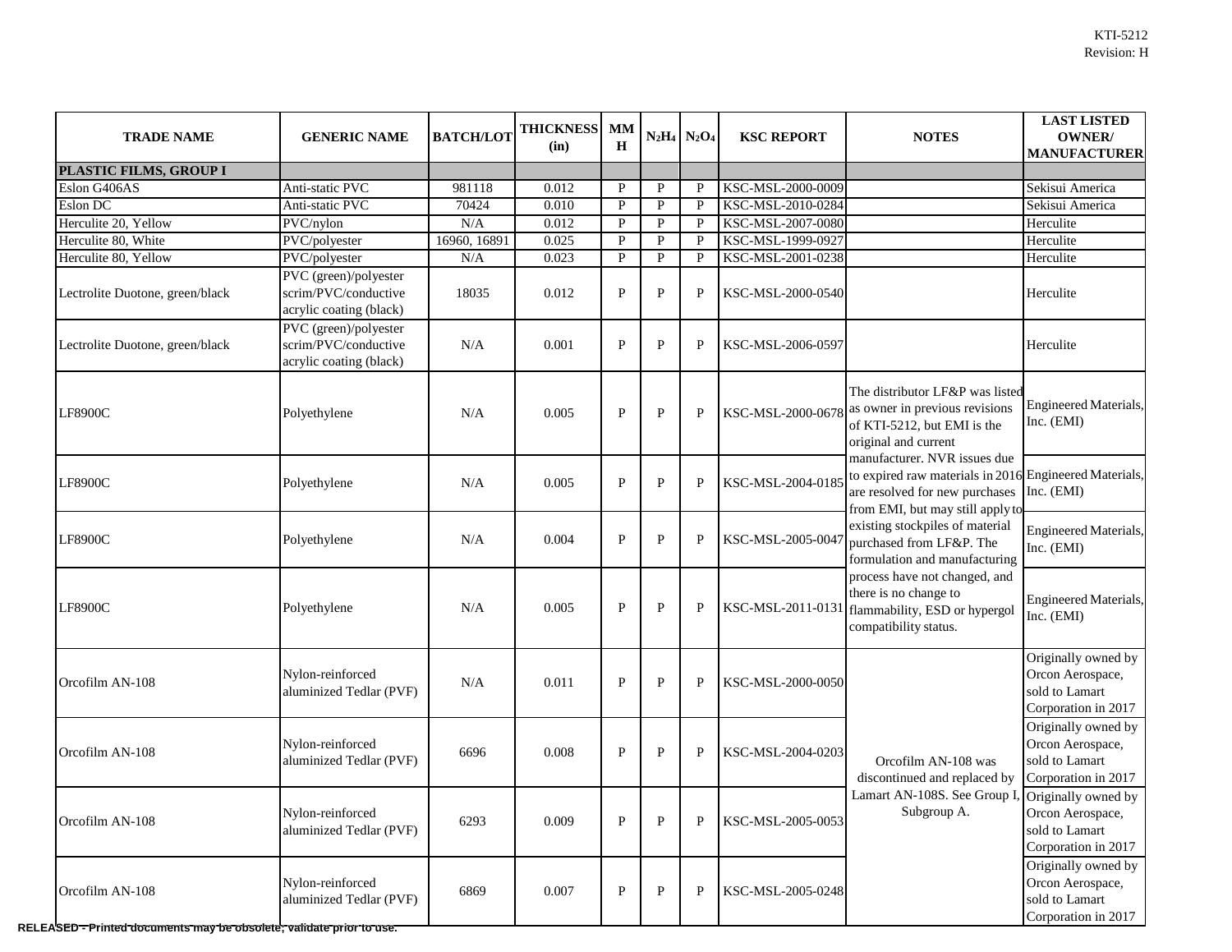| <b>TRADE NAME</b>                   | <b>GENERIC NAME</b>                                                      | <b>BATCH/LOT</b>             | <b>THICKNESS</b><br>(in) | <b>MM</b><br>$\bf H$ |              | $N_2H_4 N_2O_4 $ | <b>KSC REPORT</b>                      | <b>NOTES</b>                                                 | <b>LAST LISTED</b><br><b>OWNER/</b><br><b>MANUFACTURER</b>                       |  |
|-------------------------------------|--------------------------------------------------------------------------|------------------------------|--------------------------|----------------------|--------------|------------------|----------------------------------------|--------------------------------------------------------------|----------------------------------------------------------------------------------|--|
| PLASTIC FILMS, GROUP I, continued   |                                                                          |                              |                          |                      |              |                  |                                        |                                                              |                                                                                  |  |
| Orcofilm AN-108                     | Nylon-reinforced<br>aluminized Tedlar (PVF)                              | 77430                        | 0.007                    | P                    | $\mathbf{P}$ | $\mathbf{P}$     | KSC-MSL-2009-0019<br>KSC-MSL-2009-0185 |                                                              | Originally owned by<br>Orcon Aerospace,<br>sold to Lamart<br>Corporation in 2017 |  |
| Orcofilm AN-108                     | Nylon-reinforced<br>aluminized Tedlar (PVF)                              | 77531                        | 0.007                    | P                    | $\mathbf{P}$ | $\mathbf{P}$     | KSC-MSL-2009-0147                      | Orcofilm AN-108 was<br>discontinued and replaced by          | Originally owned by<br>Orcon Aerospace,<br>sold to Lamart<br>Corporation in 2017 |  |
| Orcofilm AN-108                     | Nylon-reinforced<br>aluminized Tedlar (PVF)                              | 76419                        | 0.007                    | $\mathbf{P}$         | ${\bf P}$    | $\mathbf{P}$     | KSC-MSL-2007-0343<br>KSC-MSL-2009-0227 | Lamart AN-108S. See Group I,<br>Subgroup A.                  | Originally owned by<br>Orcon Aerospace,<br>sold to Lamart<br>Corporation in 2017 |  |
| Orcofilm AN-108                     | Nylon-reinforced<br>aluminized Tedlar (PVF)                              | 77314                        | 0.008                    | $\mathbf{P}$         | ${\bf P}$    | ${\bf P}$        | KSC-MSL-2009-0505                      |                                                              | Originally owned by<br>Orcon Aerospace,<br>sold to Lamart<br>Corporation in 2017 |  |
| Saf-T-Vu, Anti-static               | Anti-static PVC                                                          | GW1448                       | 0.010                    | <b>P</b>             | $\mathbf{P}$ | P                | KSC-MSL-2000-0434                      | Designated as M1083                                          | <b>Frommelt Safety</b>                                                           |  |
| Saf-T-Vu, Anti-static               | Anti-static PVC                                                          | $A-$<br>0287GW2413           | 0.010                    | P                    | $\mathbf{P}$ | $\mathbf{P}$     | KSC-MSL-2010-0002                      |                                                              | <b>Frommelt Safety</b>                                                           |  |
| Seiden F                            | Anti-static PVC                                                          | N/A                          | 0.010                    | <b>P</b>             | P            | P                | KSC-MSL-2009-0367                      |                                                              | Achilles Corporation                                                             |  |
|                                     |                                                                          |                              |                          |                      |              |                  |                                        |                                                              |                                                                                  |  |
| PLASTIC FILMS, GROUP I, SUBGROUP A  |                                                                          |                              |                          |                      |              |                  |                                        |                                                              |                                                                                  |  |
| <b>AN-108S</b>                      | Nylon-reinforced<br>aluminized Tedlar (PVF)                              | 280199,<br>280200,<br>280201 |                          | $\mathbf{P}$         | $\mathbf{P}$ | $\mathbf{P}$     | <b>NASA-4109</b>                       | Flammability tested per<br>FAA FAR 28.855.<br>See Section 3. | <b>Lamart Corporation</b>                                                        |  |
| PLASTIC FILMS, GROUP II, SUBGROUP A |                                                                          |                              |                          |                      |              |                  |                                        |                                                              |                                                                                  |  |
| Herculite 80M                       | PVC/polyester                                                            | 27286                        | 0.020                    | <b>NT</b>            | NT           | <b>NT</b>        | KSC-MSL-2004-0345                      |                                                              | Herculite                                                                        |  |
| Herculite 80M                       | PVC/polyester                                                            | 26757                        | 0.020                    | <b>NT</b>            | <b>NT</b>    | <b>NT</b>        | KSC-MSL-2004-0345                      |                                                              | Herculite                                                                        |  |
| Herculite 80M                       | PVC/polyester                                                            | 28634                        | 0.020                    | <b>NT</b>            | NT           | <b>NT</b>        | KSC-MSL-2004-0690                      |                                                              | Herculite                                                                        |  |
| Kapton 160XC, black                 | Anti-static polyimide                                                    | 09491RHB                     | 0.002                    | <b>NT</b>            | ${\bf F}$    | <b>NT</b>        | KSC-MSL-2004-0127                      | 160XC no longer a valid<br>designation.                      | DuPont                                                                           |  |
| Lectrolite Duotone, green/black     | PVC (green)/polyester<br>scrim/PVC/conductive<br>acrylic coating (black) | 31607                        | 0.010                    | P                    | ${\bf F}$    | ${\bf P}$        | KSC-MSL-2005-0274                      |                                                              | Herculite                                                                        |  |
| Lectrolite Duotone, green/black     | PVC (green)/polyester<br>scrim/PVC/conductive<br>acrylic coating (black) | 13324-42576                  | 0.010                    | <b>NT</b>            | NT           | <b>NT</b>        | KSC-MSL-2009-0057                      |                                                              | Herculite                                                                        |  |
| Lectrolite Duotone, green/black     | PVC (green)/polyester<br>scrim/PVC/conductive<br>acrylic coating (black) | 13324-42577                  | 0.100                    | <b>NT</b>            | NT           | NT               | KSC-MSL-2009-0057                      |                                                              | Herculite                                                                        |  |

**RELEASED - Printed documents may be obsolete; validate prior to use.**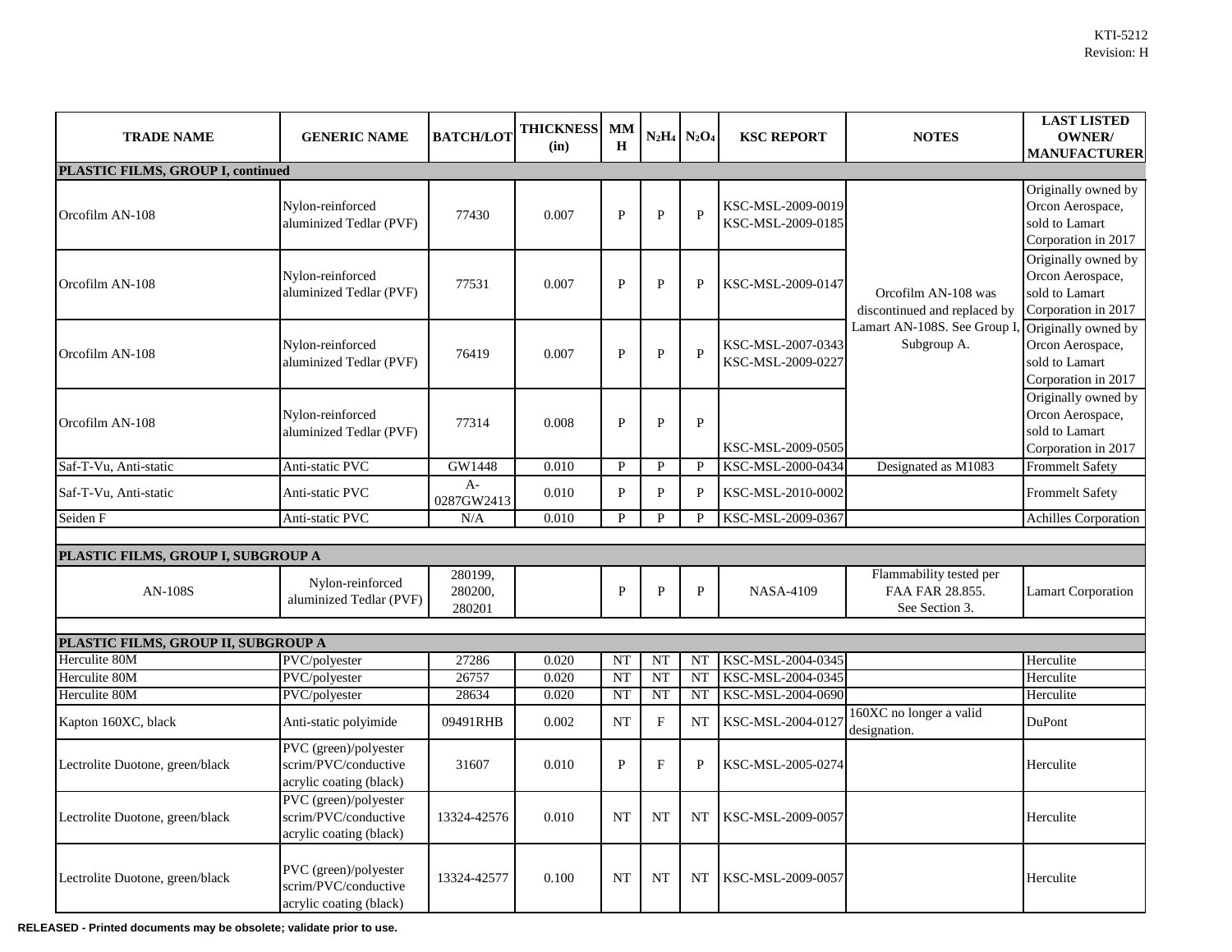| <b>TRADE NAME</b>                                  | <b>GENERIC NAME</b>                                                                     | <b>BATCH/LOT</b> | <b>THICKNESS</b><br>(in) | <b>MM</b><br>H |              | $N_2H_4$ $N_2O_4$ | <b>KSC REPORT</b>                      | <b>NOTES</b>                                                                                        | <b>LAST LISTED</b><br><b>OWNER</b><br><b>MANUFACTURER</b> |
|----------------------------------------------------|-----------------------------------------------------------------------------------------|------------------|--------------------------|----------------|--------------|-------------------|----------------------------------------|-----------------------------------------------------------------------------------------------------|-----------------------------------------------------------|
| PLASTIC FILMS, GROUP II, SUBGROUP A, continued     |                                                                                         |                  |                          |                |              |                   |                                        |                                                                                                     |                                                           |
| Llumalloy                                          | metalized polyester                                                                     | N/A              | $0.001$ and<br>0.002     | <b>NT</b>      | <b>NT</b>    | <b>NT</b>         | KSC-MSL-2006-0103<br>KSC-MSL-2006-0482 | Material is no longer<br>manufactured, but may be<br>stockpiled.                                    | <b>CP</b> Films                                           |
| Sheldahl G405124                                   | Aluminum coated<br>polyimide                                                            | I-T502775-3      | 0.002                    | <b>NT</b>      | $\mathbf{F}$ | <b>NT</b>         | KSC-MSL-2004-0127                      | Part number G405124 replaced<br>by 159946                                                           | Sheldahl                                                  |
| PLASTIC FILMS, GROUP II, SUBGROUP B                |                                                                                         |                  |                          |                |              |                   |                                        |                                                                                                     |                                                           |
| Aeropackaging Anti-Static Orange<br>Cleanroom Film | Nylon 6                                                                                 | N/A              | 0.002                    | $\mathbf{P}$   | $\mathbf{P}$ | $\mathbf{F}$      |                                        | Version tested was lay-flat<br>KSC-MSL-2015-0144 tubing; Material failed<br>penetration in $N_2O_4$ | Aeropackaging                                             |
| PLASTIC FILMS, GROUP II, SUBGROUP C                |                                                                                         |                  |                          |                |              |                   |                                        |                                                                                                     |                                                           |
| A4000                                              | <b>FEP</b>                                                                              | N/A              | 0.002                    | <b>NT</b>      | <b>NT</b>    | <b>NT</b>         | KSC-MSL-2014-0198                      |                                                                                                     | Airtech                                                   |
| Aclar 22A                                          | <b>CTFE</b>                                                                             | N/A              | 0.0015                   | P              | $\mathbf{P}$ | $\mathbf{P}$      | KSC-MSL-2009-0207                      |                                                                                                     | Honeywell                                                 |
| Herculite 20, White                                | PVC/nylon                                                                               | N/A              | 0.014                    | P              | $\mathbf{P}$ | P                 | KSC-MSL-2007-0080                      |                                                                                                     |                                                           |
| <b>KNF Anti-static Nylon Bag</b>                   | Anti-static nylon                                                                       | 148384-1         | 0.002                    | P              | $\mathbf{P}$ | F                 | KSC-MSL-2007-0013                      |                                                                                                     | <b>KNF</b> Corporation                                    |
| Melinex 1311                                       | Anti-static polyester                                                                   | N/A              | 0.004                    | $\mathbf{P}$   | $\mathbf{P}$ | $\mathbf{P}$      | KSC-MSL-2009-0031                      |                                                                                                     | <b>DuPont Teijin Films</b>                                |
| Nomex IIIA Freestyle 450                           | 93% Nomex (aramid fiber)<br>with 5% Kevlar (aramid<br>fiber) and 2% antistatic<br>fiber | N/A              | 0.018                    | P              | $\mathbf{P}$ | $\mathbf{P}$      | KSC-MSL-2005-0037                      | Name changed to TenCate<br>Freestyle 450                                                            | <b>DuPont</b>                                             |
| Nomex IIIA Freestyle 600                           | 93% Nomex (aramid fiber)<br>with 5% Kevlar (aramid<br>fiber) and 2% antistatic<br>fiber | N/A              | 0.020                    | P              | $\mathbf{P}$ | $\mathbf{P}$      | KSC-MSL-2005-0038                      | Name changed to TenCate<br>Freestyle 600                                                            | DuPont                                                    |

| <b>FOAMS, GROUP I</b>              |                |     |        |     |     |          |     |                                                                                                                                                                                               |        |
|------------------------------------|----------------|-----|--------|-----|-----|----------|-----|-----------------------------------------------------------------------------------------------------------------------------------------------------------------------------------------------|--------|
| None                               | N/A            | N/A | N/A    | N/A | N/A | N/A      | N/A |                                                                                                                                                                                               |        |
|                                    |                |     |        |     |     |          |     |                                                                                                                                                                                               |        |
| <b>FOAMS, GROUP II, SUBGROUP A</b> |                |     |        |     |     |          |     |                                                                                                                                                                                               |        |
| <b>Insul-Sheet</b>                 | <b>PVC/NBR</b> |     | 0.5625 | F   | D   | <b>P</b> |     | Previously manufactured by<br>Nomaco; stock still exists (may<br>KSC-MSL-2015-0167 be designated as Insul-Sheet<br>KSC-MSL-2015-0168 1800); failed delta T in MMH,<br>but passed penetration. | K-Flex |
| <b>FOAMS, GROUP II, SUBGROUP B</b> |                |     |        |     |     |          |     |                                                                                                                                                                                               |        |
| None                               | N/A            | N/A | N/A    | N/A | N/A | N/A      | N/A |                                                                                                                                                                                               |        |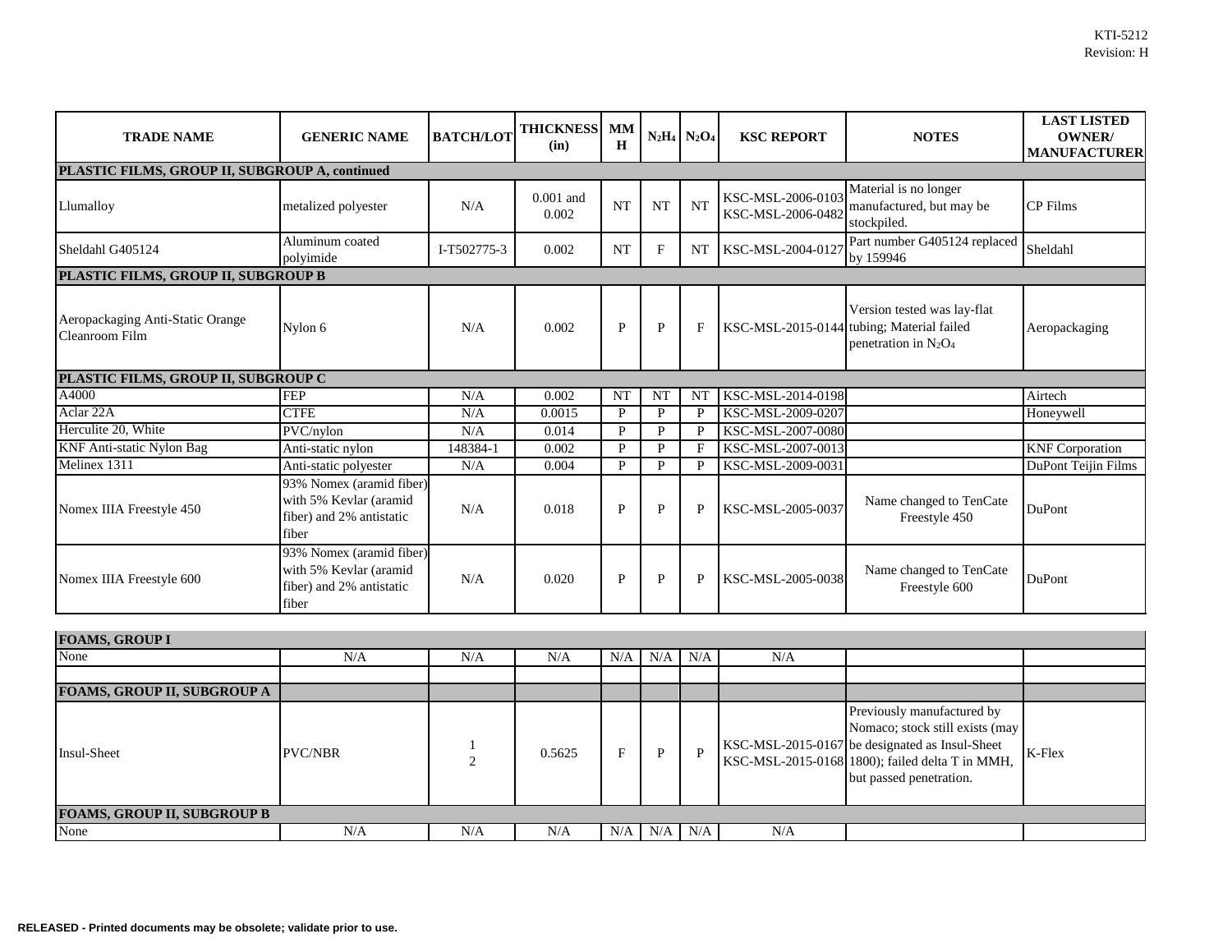| <b>TRADE NAME</b>                           | <b>GENERIC NAME</b>                                                             | <b>BATCH/LOT</b> | <b>THICKNESS</b><br>(in) | <b>MM</b><br>$\mathbf H$  |              | $N_2H_4$ $N_2O_4$ | <b>KSC REPORT</b>                                                         | <b>NOTES</b>                                                                                                                                                                                                                                     | <b>LAST LISTED</b><br><b>OWNER/</b><br><b>MANUFACTURER</b>                       |
|---------------------------------------------|---------------------------------------------------------------------------------|------------------|--------------------------|---------------------------|--------------|-------------------|---------------------------------------------------------------------------|--------------------------------------------------------------------------------------------------------------------------------------------------------------------------------------------------------------------------------------------------|----------------------------------------------------------------------------------|
| <b>FOAMS, GROUP II, SUBGROUP C</b>          |                                                                                 |                  |                          |                           |              |                   |                                                                           |                                                                                                                                                                                                                                                  |                                                                                  |
| Armasport MC                                | <b>PVC/NBR</b>                                                                  | N/A              | 0.55                     | F                         | P            | P                 | KSC-MSL-2007-0393                                                         |                                                                                                                                                                                                                                                  | Armacell                                                                         |
| <b>Armasport MLO</b>                        | PVC/NBR                                                                         | N/A              | 0.23                     | P                         | $\mathbf{P}$ | $\mathbf{P}$      | KSC-MSL-2009-0379                                                         |                                                                                                                                                                                                                                                  | Armacell                                                                         |
| Insul-Sheet                                 | <b>PVC/NBR</b>                                                                  | <b>B23</b>       | 0.5625                   | $\boldsymbol{\mathrm{F}}$ | $\mathbf{P}$ | $\mathbf{P}$      | KSC-MSL-2015-0166                                                         | Previously manufactured by<br>Nomaco; stock still exists (may<br>be designated as Insul-Sheet<br>1800); failed delta T in MMH,<br>but passed penetration.                                                                                        | K-Flex                                                                           |
| Pyrell 2.0, Light Grey                      | Polyester                                                                       | 35121            | 0.5, 1, 2                | <b>NT</b>                 | <b>NT</b>    | <b>NT</b>         | KSC-MSL-2010-0069                                                         | 0.25" thickness material of the<br>same lot failed flammability.                                                                                                                                                                                 | <b>Foamex Innovations</b>                                                        |
| <b>ADHESIVE TAPES, GROUP I</b>              |                                                                                 |                  |                          |                           |              |                   |                                                                           |                                                                                                                                                                                                                                                  |                                                                                  |
| 363LC                                       | Aluminum, glass fiber<br>tape, silicone adhesive                                | 4406201          | 0.006                    | P                         | $\mathbf{P}$ | $\mathbf{P}$      | KSC-MSL-2005-0112                                                         |                                                                                                                                                                                                                                                  | 3M                                                                               |
| E&H #770-3FRD                               | Metalized Tedlar (PVF)<br>insulation blanket splicing<br>tape, acrylic adhesive | 12434-Q2         | 0.007                    | $\mathbf{P}$              | $\mathbf{P}$ | $\mathbf{P}$      | KSC-MSL-2011-0169                                                         |                                                                                                                                                                                                                                                  | E&H Laminating &<br><b>Slitting Company</b>                                      |
| <b>OT-157TN</b>                             | Aluminized PVF tape,<br>acrylic adhesive                                        | 42294            | 0.0038                   | $\mathbf{P}$              | $\mathbf{P}$ | $\mathbf{P}$      | (Flammability, ESD)<br>CRCA 301494-<br>301498 (Hypergol<br>compatibility) | NASA-STD-6001 Test 1<br>KSC-MSL-2014-0146 standard sample size is 2.5"<br>wide. Tape provided was 2.0"<br>wide. Test is considered non-<br>standard.<br>N <sub>2</sub> O <sub>4</sub> exposure showed slight<br>degradation, but no penetration. | Originally owned by<br>Orcon Aerospace,<br>sold to Lamart<br>Corporation in 2017 |
| UltraTape 2149                              | Polyester tape, conductive<br>synthetic rubber adhesive                         | N/A              | 0.003                    | P                         | $\mathbf{P}$ | $\mathbf{P}$      | KSC-MSL-2010-0221                                                         |                                                                                                                                                                                                                                                  | UltraTape                                                                        |
| <b>ADHESIVE TAPES, GROUP II, SUBGROUP A</b> |                                                                                 |                  |                          |                           |              |                   |                                                                           |                                                                                                                                                                                                                                                  |                                                                                  |
| 363LC                                       | Aluminum, glass fiber<br>tape, silicone adhesive                                | 4522201          | 0.007                    | <b>NT</b>                 | <b>NT</b>    | <b>NT</b>         | KSC-MSL-2006-0143                                                         |                                                                                                                                                                                                                                                  | 3M                                                                               |
| 363LC                                       | Aluminum, glass fiber<br>tape, silicone adhesive                                | 45299-01         | 0.007                    | <b>NT</b>                 | <b>NT</b>    | NT                | KSC-MSL-2006-0538                                                         |                                                                                                                                                                                                                                                  | 3M                                                                               |
| 363LC                                       | Aluminum, glass fiber<br>tape, silicone adhesive                                | 46334-1          | 0.008                    | <b>NT</b>                 | <b>NT</b>    | <b>NT</b>         | KSC-MSL-2007-0106                                                         |                                                                                                                                                                                                                                                  | 3M                                                                               |
| 363LC                                       | Aluminum, glass fiber<br>tape, silicone adhesive                                | 48066-01         | 0.005                    | <b>NT</b>                 | NT           | NT                | KSC-MSL-2009-0255                                                         |                                                                                                                                                                                                                                                  | 3M                                                                               |